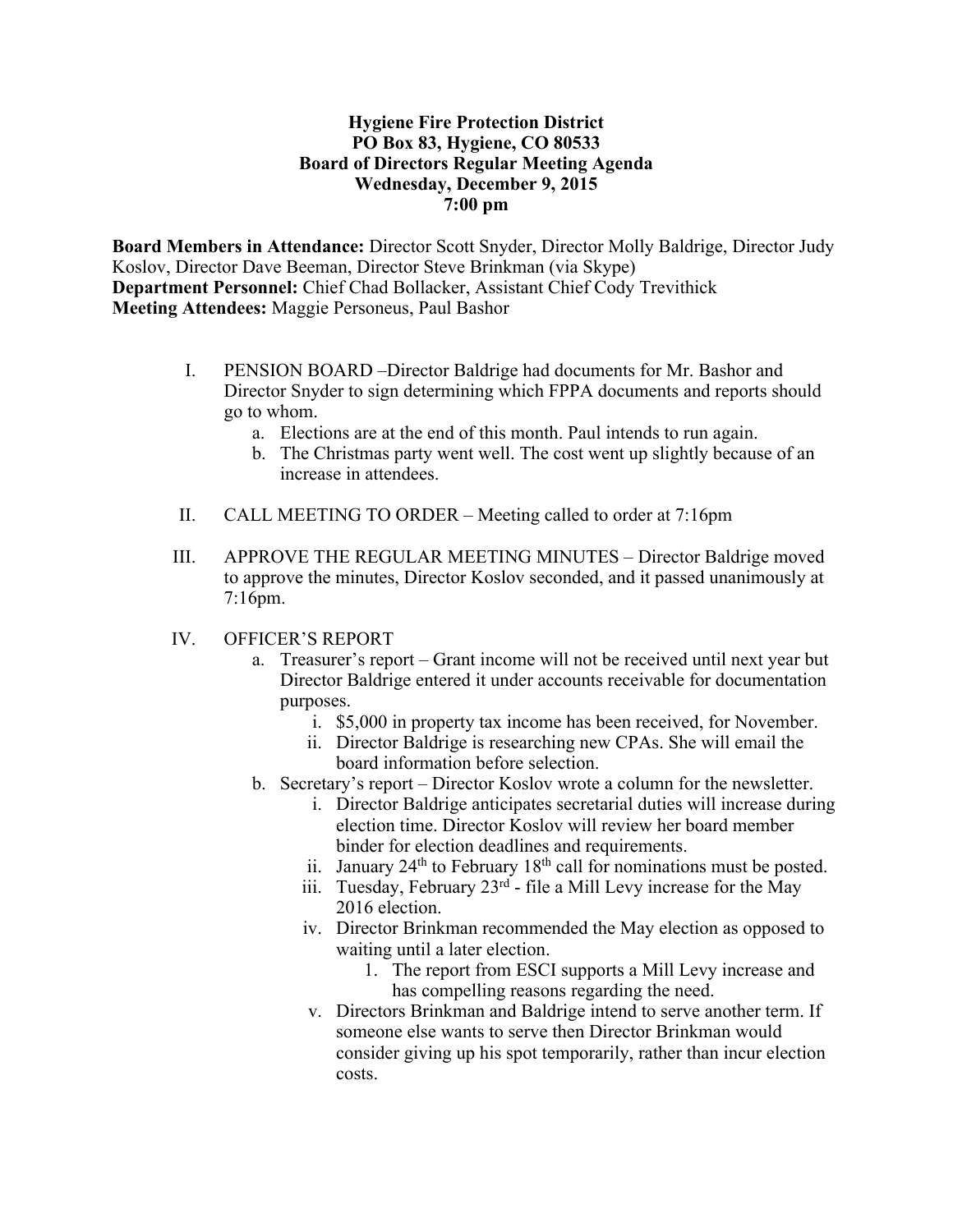- vi. Director Brinkman will send Director Koslov the election dates and deadlines to be discussed further in the January meeting.
- V. CORRESPONDENCE A card came from Lyons Gaddis to say Happy Thanksgiving.
- VI. OLD BUSINESS
	- a. Adopt 2016 Budget Due January  $30<sup>th</sup>$ , 2016
		- i. There is \$51,000 budgeted for professional services for attorney and election fees.
		- ii. Director Baldrige suggested that we approve the operating and pension budgets during the January 2016 meeting. The rest of the board agrees. Director Snyder will add this item to the January agenda.
		- iii. Director Koslov reviewed the proposed budget and identified items that have changed from 2015 to 2016.
			- 1. She would like to see the specific costs related to building R&M before approving the budget.
			- 2. We currently have \$50,000 extra that wasn't spent this 2015 year. These funds will be transferred to the savings account.
			- 3. The replacement truck would not be considered in the operating budget because it is a capital item.
			- 4. Chief Bollacker will send the board the details report for his budget recommendations.
	- b. Set Mill Levy for 2016 Director Baldrige sent in the certification for the Mill Levy. We have to post the information on DOLA. We have until March 4th to finalize the ballot content for the Mill Levy increase. Director Snyder would like to address the Mill Levy increase in the January 2016 meeting during a Deep Dive.
	- c. City of Longmont Exclusion: (As of Dec 1, no paperwork has been submitted to Snyder)
	- d. Diversity and Harassment Policy and Training Chief Bollacker is finalizing the written policy.
		- i. Director Koslov is willing to review and edit the policy before it is sent to the entire board. Once it is approved by the board, Director Koslov will ask the attorney to look at the policy.
		- ii. Chief Bollacker will contact the attorney to see if they offer training and at what cost.
		- iii. Chief Bollacker intends to send the newsletter at the end of this month.
		- iv. He will include information regarding the 2016 budget and upcoming ESCI report.
	- e. Response from Turner, RE: Post Office Ground Lease Director Baldrige will send a response to him later this month.

#### VII. FIRE CHIEF'S REPORT

- a. There were 9 total calls in November
	- i. Accident, Auto 3, Medical 3, Gas Leak 2, Fire Alarm 1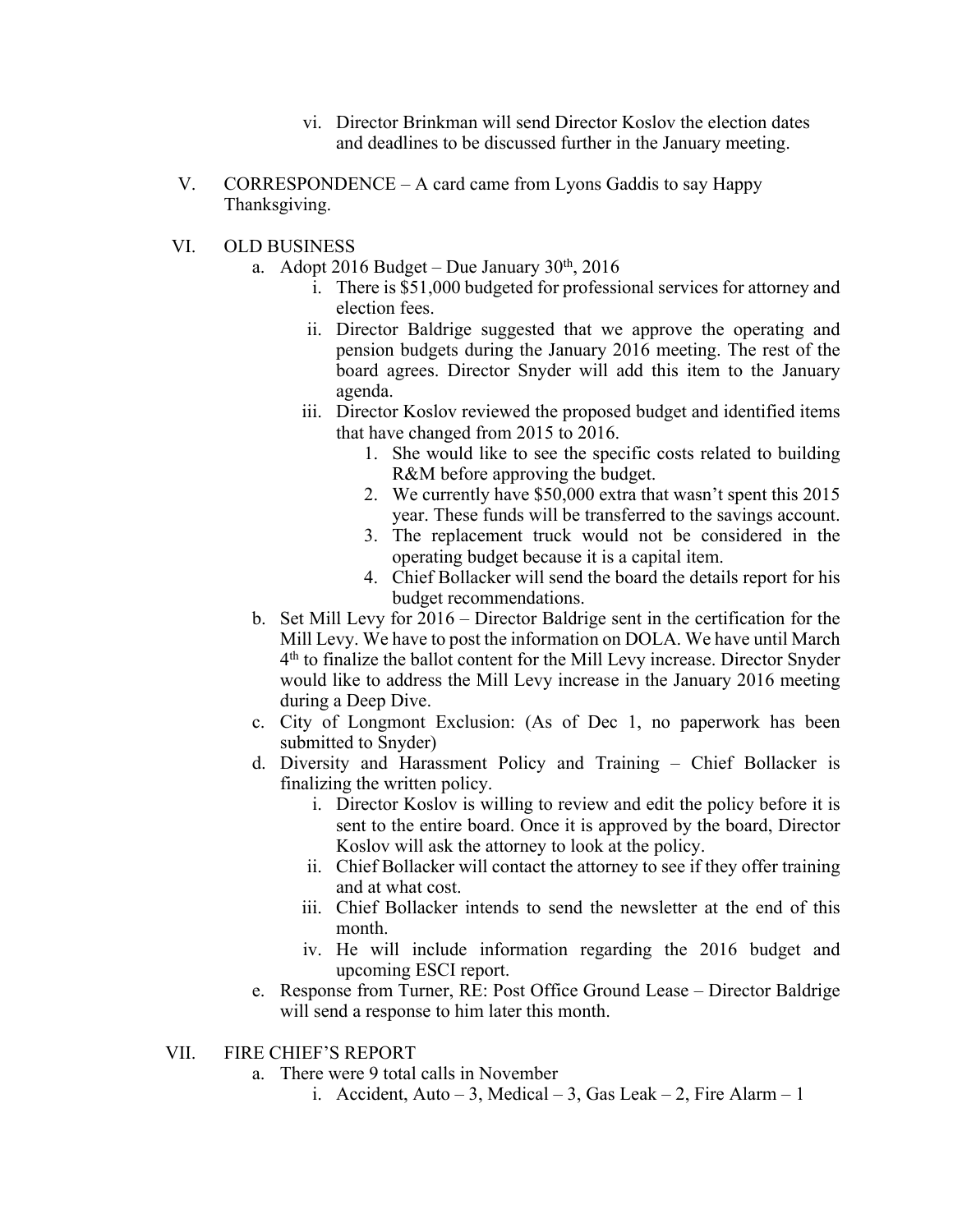- b. There were 79.5 total training hours (several hours due to Fire Academy)
	- i. Firefighter Training 15.5 Hours, Medical Training 16 Hours, Haz. Mat. Training – 40, Rescue Training – 3, Driver/Operator Training, Other Training - 4 Hours
- c. New Brush truck will cost approximately \$180,000. Need to meet with Truck Committee to finish some options before getting final quotes. Truck Committee meeting Thursday 12/17
- d. 2802 OOS. No new Information
- e. ISO Review under way, initial paperwork completed, now completing Hauled water section. ISO onsite the 15th of December for review
- f. Efforts to improve Incident Reporting tabled till 1st Quarter 2016.
- g. Christmas Party Good Turnout and success
- h. Center Heater in Apparatus Bay repaired, new control head installed and is working.
- i. Meeting with Director Beeman on 12/18 to introduce Insurance Rep and go over Insurance Policy
- j. All Radios have been reprogrammed with new names and channels, due to changes with the County
- k. Santa at Fire Station on 12/12
- VIII. NEW BUSINESS Chief Bollacker received notice from the City of Longmont regarding another section of property to be excluded from the district. The land owner would like to sell the property for development but needs to be annexed to the City of Longmont first.
	- a. Director Koslov will investigate Assessor records to determine the value of the property to help determine loss of income.
	- b. No action required at this time.
	- IX. AUDIENCE BUSINESS None
	- X. DEEP DIVE
		- a. ESCI Report Did a good job of comparing us to other state and local departments.
			- i. Recommends institution of Board of Directors bylaws
			- ii. Supports a Mill Levy increase
			- iii. Director Snyder brought attention to our response times. Average response time is 11:15. 20% of our calls take 15:01 or more minutes to respond.
			- iv. Recommendation that we are "underequipped" considering the size of our district. Compared to the national average for rural districts.
			- v. Director Baldrige asks that the board review the report and make note of any items that interest them.
			- vi. ESCI needs feedback to finalize the report. Director Snyder asked that the board send their feedback to him by Friday, December 18<sup>th</sup>. He will compile it and send it to ESCI in one document.
			- vii. Director Brinkman thinks that we should still pursue the second phase because they have compiled a broad picture of helpful data for us to consider.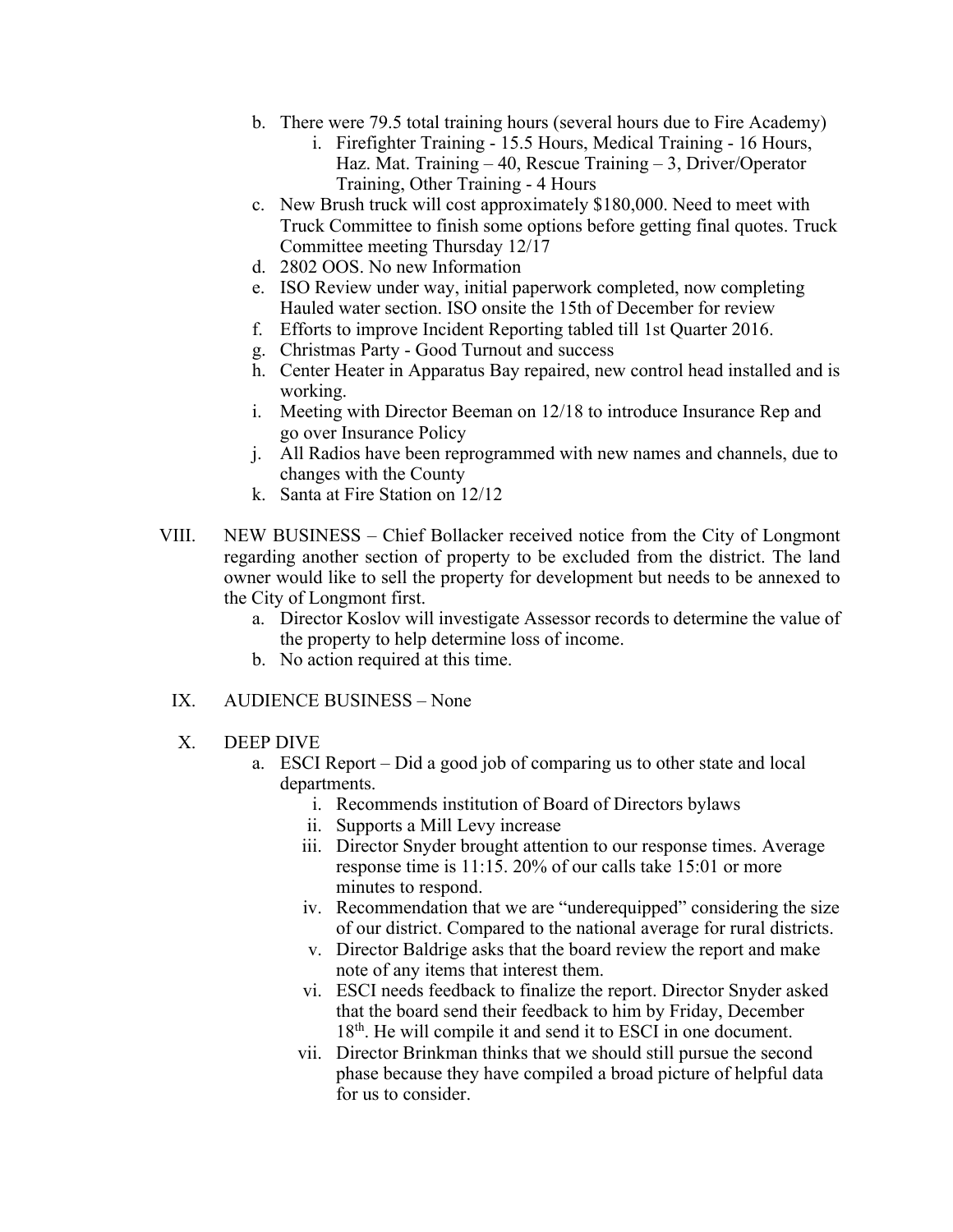- viii. They had no safety concerns to report.
- ix. Under future financial considerations, they included reference to a Mill Levy increase.
- XI. ADJOURNMENT Director Baldrige moved to adjourn. Director Brinkman seconded and it passed unanimously at 8:59pm.